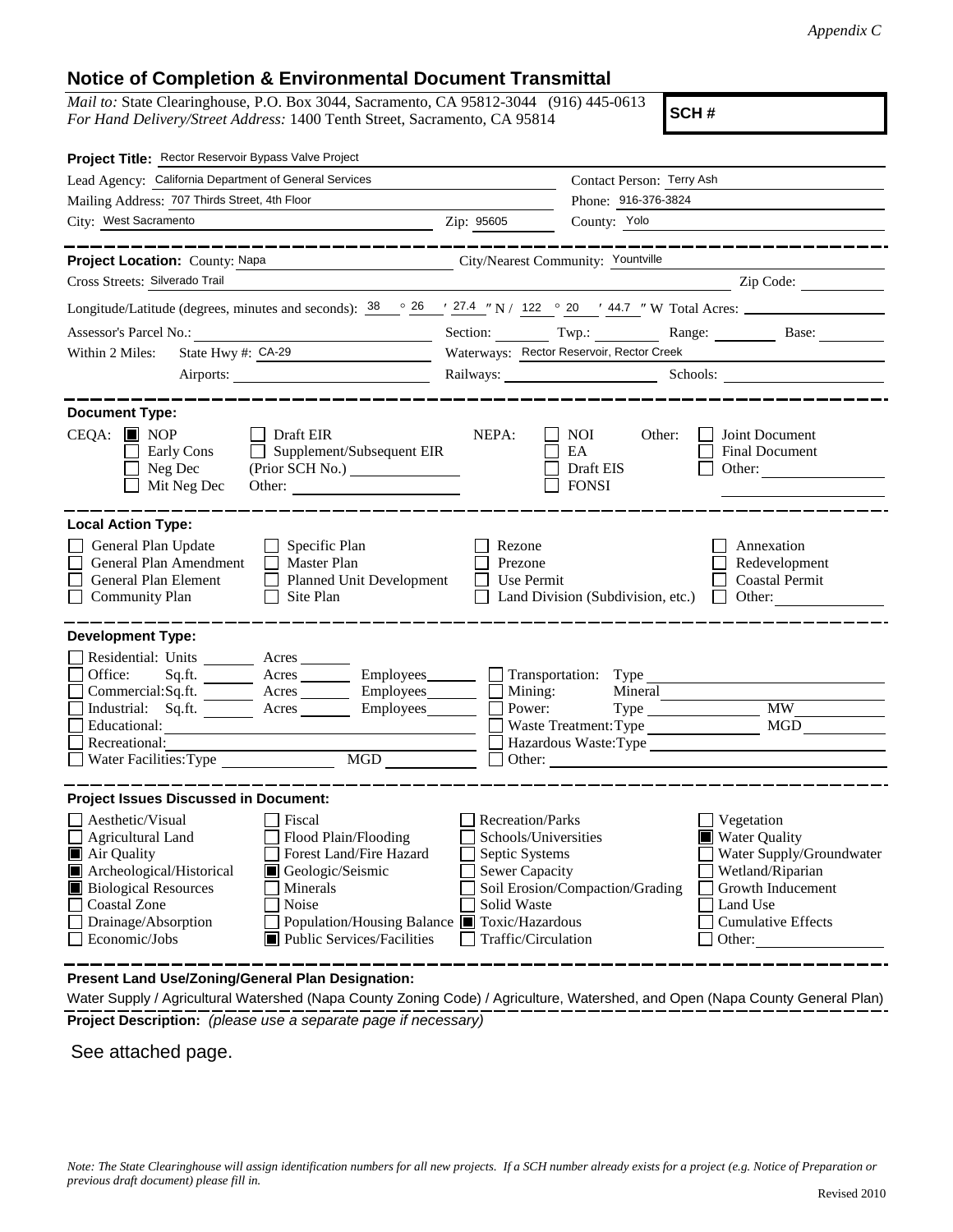## **Reviewing Agencies Checklist**

| Lead Agencies may recommend State Clearinghouse distribution by marking agencies below with and "X".<br>If you have already sent your document to the agency please denote that with an "S". |                                                            |                                                                                                                                                                                                                                |                                                                                               |  |  |
|----------------------------------------------------------------------------------------------------------------------------------------------------------------------------------------------|------------------------------------------------------------|--------------------------------------------------------------------------------------------------------------------------------------------------------------------------------------------------------------------------------|-----------------------------------------------------------------------------------------------|--|--|
| X                                                                                                                                                                                            | Air Resources Board                                        | X.                                                                                                                                                                                                                             | Office of Historic Preservation                                                               |  |  |
|                                                                                                                                                                                              | Boating & Waterways, Department of                         |                                                                                                                                                                                                                                | Office of Public School Construction                                                          |  |  |
|                                                                                                                                                                                              | California Emergency Management Agency                     |                                                                                                                                                                                                                                | Parks & Recreation, Department of                                                             |  |  |
|                                                                                                                                                                                              | California Highway Patrol                                  |                                                                                                                                                                                                                                | Pesticide Regulation, Department of                                                           |  |  |
| X                                                                                                                                                                                            | Caltrans District # 4                                      | X                                                                                                                                                                                                                              | <b>Public Utilities Commission</b>                                                            |  |  |
|                                                                                                                                                                                              | <b>Caltrans Division of Aeronautics</b>                    | X                                                                                                                                                                                                                              | Regional WQCB # 2                                                                             |  |  |
|                                                                                                                                                                                              | <b>Caltrans Planning</b>                                   | $\boldsymbol{X}$                                                                                                                                                                                                               | <b>Resources Agency</b>                                                                       |  |  |
|                                                                                                                                                                                              | Central Valley Flood Protection Board                      |                                                                                                                                                                                                                                | Resources Recycling and Recovery, Department of                                               |  |  |
|                                                                                                                                                                                              | Coachella Valley Mtns. Conservancy                         |                                                                                                                                                                                                                                | S.F. Bay Conservation & Development Comm.                                                     |  |  |
|                                                                                                                                                                                              | <b>Coastal Commission</b>                                  |                                                                                                                                                                                                                                | San Gabriel & Lower L.A. Rivers & Mtns. Conservancy                                           |  |  |
|                                                                                                                                                                                              | Colorado River Board                                       |                                                                                                                                                                                                                                | San Joaquin River Conservancy                                                                 |  |  |
| $\mathsf{X}$                                                                                                                                                                                 | Conservation, Department of                                |                                                                                                                                                                                                                                | Santa Monica Mtns. Conservancy                                                                |  |  |
|                                                                                                                                                                                              | Corrections, Department of                                 |                                                                                                                                                                                                                                | <b>State Lands Commission</b>                                                                 |  |  |
|                                                                                                                                                                                              | <b>Delta Protection Commission</b>                         |                                                                                                                                                                                                                                | <b>SWRCB: Clean Water Grants</b>                                                              |  |  |
|                                                                                                                                                                                              | Education, Department of                                   | X and the set of the set of the set of the set of the set of the set of the set of the set of the set of the set of the set of the set of the set of the set of the set of the set of the set of the set of the set of the set | <b>SWRCB: Water Quality</b>                                                                   |  |  |
|                                                                                                                                                                                              | <b>Energy Commission</b>                                   |                                                                                                                                                                                                                                | <b>SWRCB: Water Rights</b>                                                                    |  |  |
| X                                                                                                                                                                                            | Fish & Game Region # 3                                     |                                                                                                                                                                                                                                | Tahoe Regional Planning Agency                                                                |  |  |
|                                                                                                                                                                                              | Food & Agriculture, Department of                          |                                                                                                                                                                                                                                | Toxic Substances Control, Department of                                                       |  |  |
| X                                                                                                                                                                                            | Forestry and Fire Protection, Department of                | X                                                                                                                                                                                                                              | Water Resources, Department of                                                                |  |  |
| X                                                                                                                                                                                            | General Services, Department of                            |                                                                                                                                                                                                                                |                                                                                               |  |  |
|                                                                                                                                                                                              | Health Services, Department of                             |                                                                                                                                                                                                                                | Other:                                                                                        |  |  |
|                                                                                                                                                                                              | Housing & Community Development                            |                                                                                                                                                                                                                                | Other:                                                                                        |  |  |
| X                                                                                                                                                                                            | Native American Heritage Commission                        |                                                                                                                                                                                                                                |                                                                                               |  |  |
| Local Public Review Period (to be filled in by lead agency)<br>Starting Date July 1, 2020<br>Ending Date July 31, 2020                                                                       |                                                            |                                                                                                                                                                                                                                |                                                                                               |  |  |
| Lead Agency (Complete if applicable):                                                                                                                                                        |                                                            |                                                                                                                                                                                                                                |                                                                                               |  |  |
| Consulting Firm: ECORP Consulting, Inc.                                                                                                                                                      |                                                            |                                                                                                                                                                                                                                | Applicant: California Department of General Services                                          |  |  |
| Address: 2525 Warren Drive                                                                                                                                                                   |                                                            |                                                                                                                                                                                                                                | Address: 707 Third Street, 4th Floor                                                          |  |  |
| City/State/Zip: Rocklin/CA/95677                                                                                                                                                             |                                                            |                                                                                                                                                                                                                                | City/State/Zip: Sacramento/CA/95605                                                           |  |  |
|                                                                                                                                                                                              | Contact: Chris Stabenfeldt<br>Phone: 916-782-9100          |                                                                                                                                                                                                                                | Phone: 916-376-3824                                                                           |  |  |
|                                                                                                                                                                                              |                                                            |                                                                                                                                                                                                                                |                                                                                               |  |  |
|                                                                                                                                                                                              | Signature of Lead Agency Representative: Chris Stabenfledt |                                                                                                                                                                                                                                | Digitally signed by Chris Stabenfledt<br>Date: 6/30/2020<br>Date: 2020.06.30 11:17:15 -07'00' |  |  |

Authority cited: Section 21083, Public Resources Code. Reference: Section 21161, Public Resources Code.